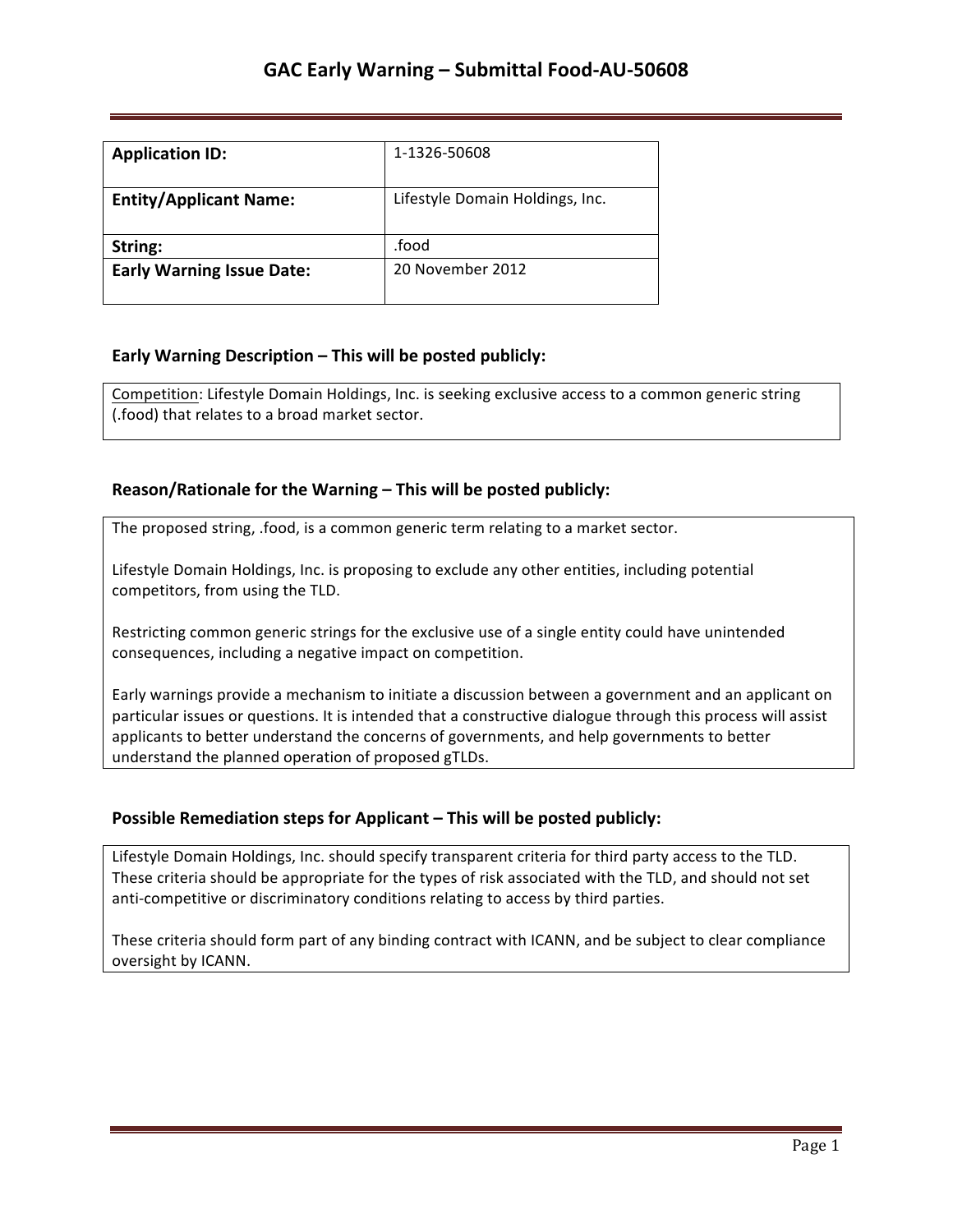## **Further Notes from GAC Member(s) (Optional) – This will be posted publicly:**

This Early Warning is from the Department of Broadband, Communications and the Digital Economy (DBCDE), on behalf of the Australian Government. In the first instance, communications and responses to this early warning should be emailed to gacearlywarning@gac.icann.org, with the text "Australian EW" and the application ID in the subject field.

# **INFORMATION FOR APPLICANTS**

## **About GAC Early Warning**

The GAC Early Warning is a notice only. It is not a formal objection, nor does it directly lead to a process that can result in rejection of the application. However, a GAC Early Warning should be taken seriously as it raises the likelihood that the application could be the subject of GAC Advice on New gTLDs or of a formal objection at a later stage in the process. Refer to section 1.1.2.4 of the Applicant Guidebook (http://newgtlds.icann.org/en/applicants/agb) for more information on GAC Early Warning.

## **Instructions if you receive the Early Warning**

**ICANN** strongly encourages you work with relevant parties as soon as possible to address the concerns voiced in the GAC Early Warning.

### **Asking questions about your GAC Early Warning**

If you have questions or need clarification about your GAC Early Warning, please contact gacearlywarning@gac.icann.org. As highlighted above, ICANN strongly encourages you to contact gacearlywarning@gac.icann.org as soon as practicable regarding the issues identified in the Early Warning. 

### **Continuing with your application**

If you choose to continue with the application, then the "Applicant's Response" section below should be completed. In this section, you should notify the GAC of intended actions, including the expected completion date. This completed form should then be sent to gacearlywarning@gac.icann.org. If your remediation steps involve submitting requests for changes to your application, see the change request process at http://newgtlds.icann.org/en/applicants/customer-service/change-requests.

In the absence of a response, ICANN will continue to process the application as submitted.

### **Withdrawing your application**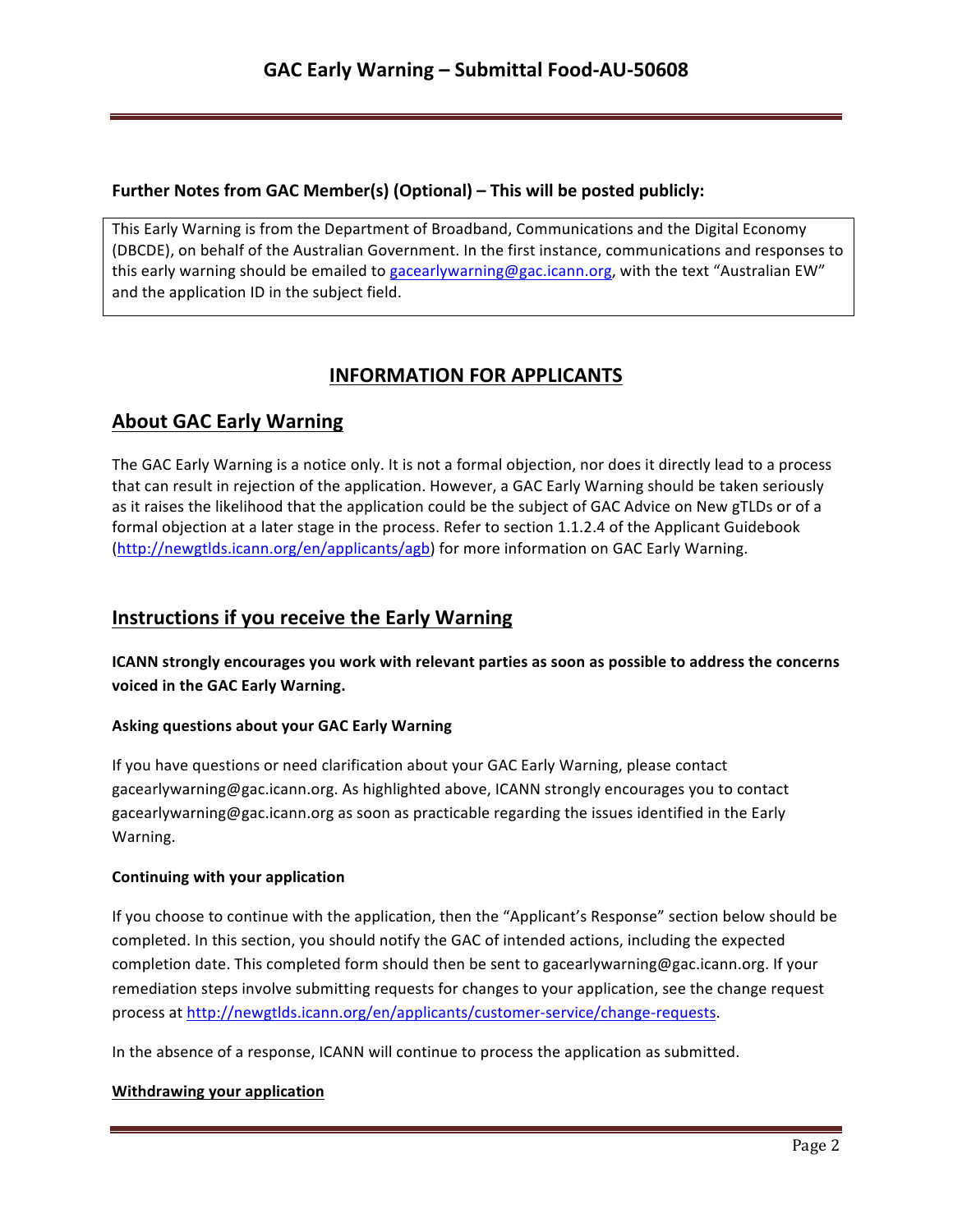# **GAC Early Warning – Submittal Food-AU-50608**

If you choose to withdraw your application within the 21-day window to be eligible for a refund of 80% of the evaluation fee (USD 148,000), please follow the withdrawal process published at http://newgtlds.icann.org/en/applicants/customer-service/withdrawal-refund. Note that an application can still be withdrawn after the 21-day time period; however, the available refund amount is reduced. See section 1.5 of the Applicant Guidebook.

For questions please contact: **gacearlywarning@gac.icann.org** 

### **Applicant Response:**